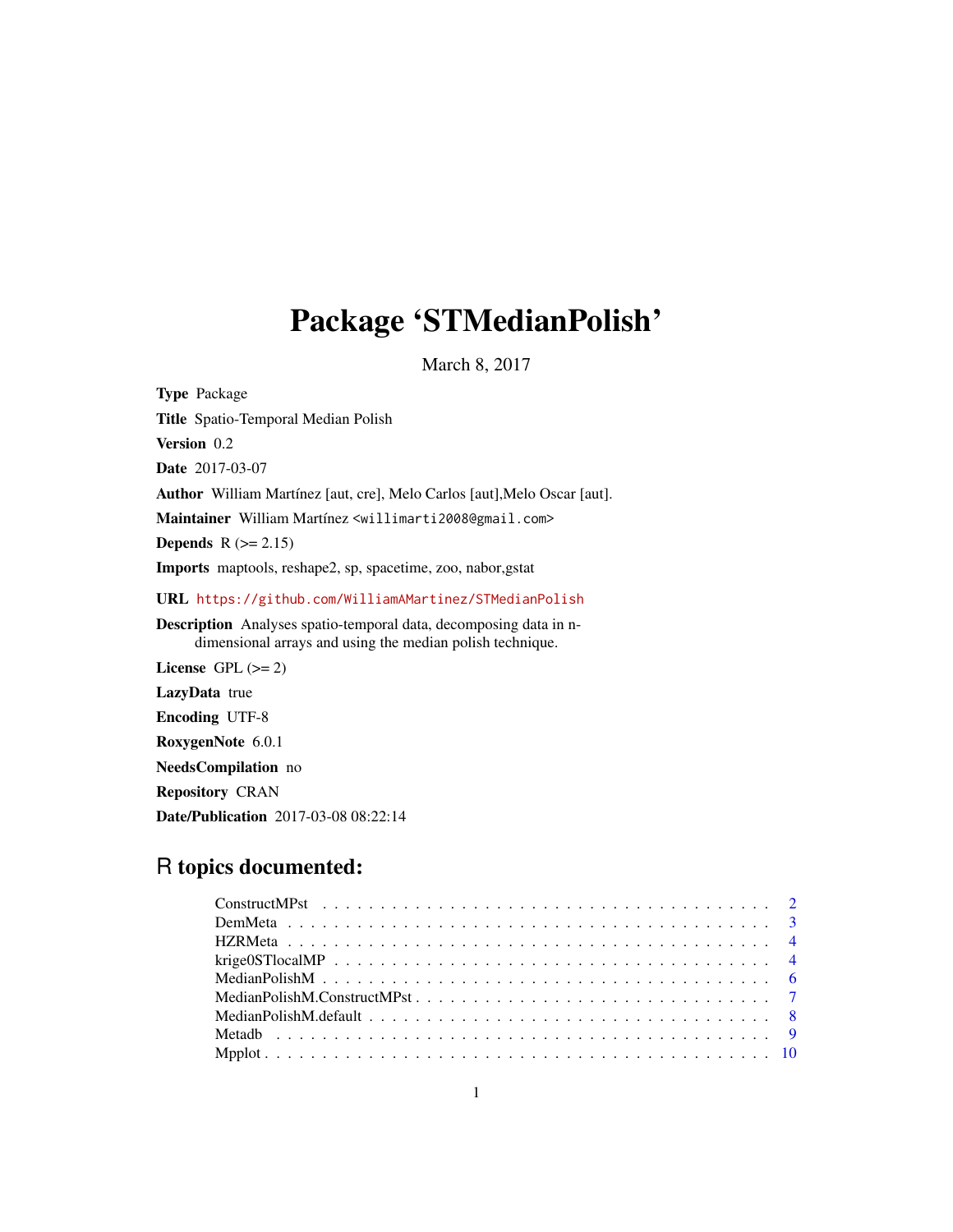# <span id="page-1-0"></span>2 ConstructMPst

| Index | 16 |
|-------|----|
|       |    |
|       |    |
|       |    |
|       |    |

<span id="page-1-1"></span>ConstructMPst *Construct Spatio - temporal regular data.*

# Description

Create an spatio - temporal object with regular data, in order to employ median polish technique.

# Usage

```
ConstructMPst(valuest,time,pts,Delta)
```
# Arguments

| valuest | data.frame in which different columns refer to different locations, and each row<br>reflects a particular observation time. |
|---------|-----------------------------------------------------------------------------------------------------------------------------|
| time    | indicate the time of valuest, the intervals of time must be regular.                                                        |
| pts     | data frame that hold three dimensions spatial coordinates x, y and z. Therefore,<br>the coordinates should be projected.    |
| Delta   | vector with number of divisions of each spatial direction. c(Delta x, Delta y,<br>Delta z).                                 |

# Details

This function configures an irregular distribution of spatio – temporal data in four - ways. Therefore, the new data corresponds to the average of values and coordinates of every spatio -temporal cell.

#### Value

An object of class ConstructMPst with the following list of components:

| results | average value on the stations set into unity spatio – temporal defined for delta.     |
|---------|---------------------------------------------------------------------------------------|
| Value   | array with the results organized by cells, the size of the cells is defined in Delta. |
| valuest | valuest.                                                                              |
| pts     | pts.                                                                                  |
| time    | time.                                                                                 |
| Delta   | Delta.                                                                                |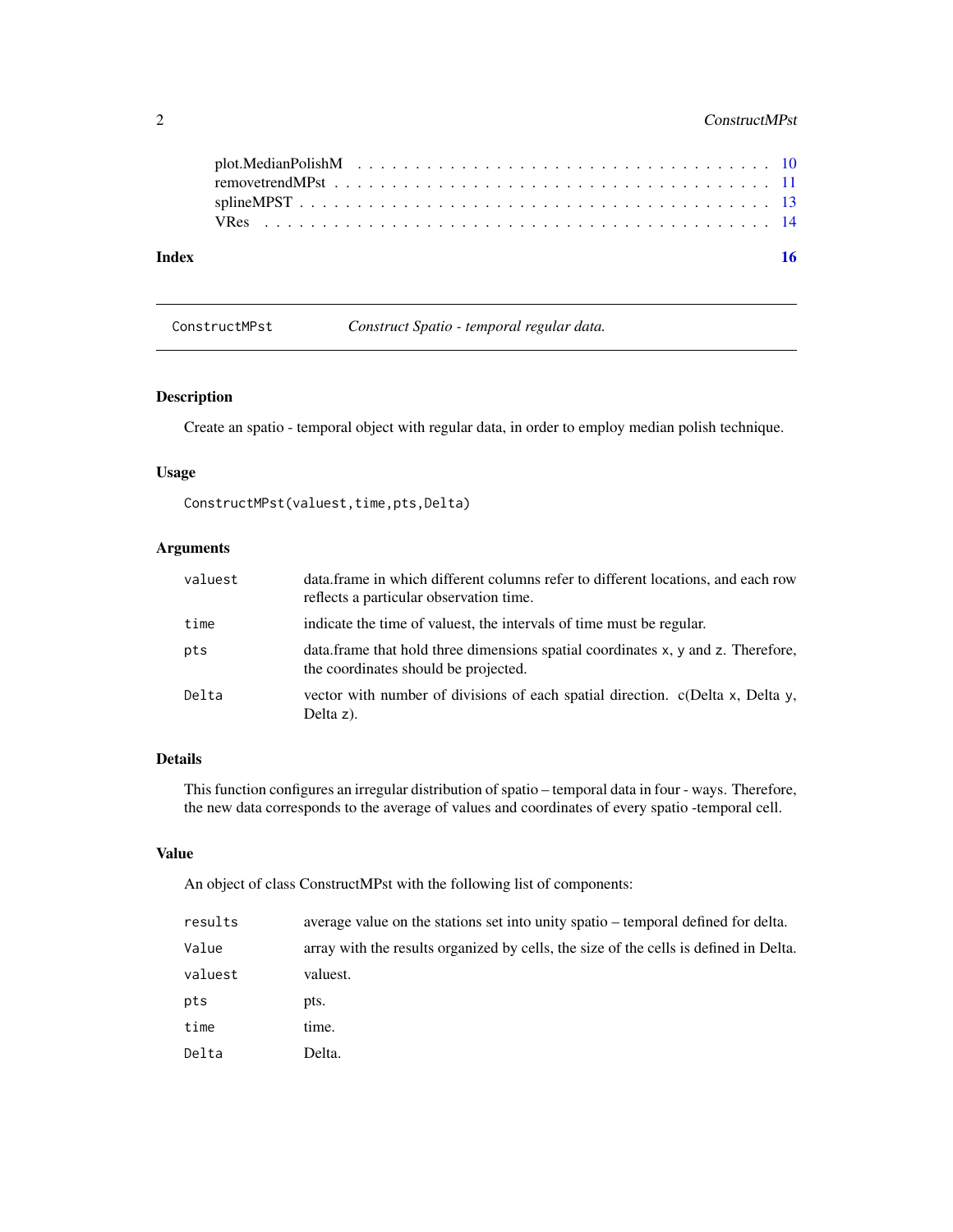#### <span id="page-2-0"></span>DemMeta 3

# References

Martínez, W. A., Melo, C. E., & Melo, O. O. (2017). *Median Polish Kriging for space–time analysis of precipitation* Spatial Statistics, 19, 1-20. [\[link\]](http://www.sciencedirect.com/science/article/pii/S2211675316301336)

Berke, O. (2001). *Modified median polish kriging and its application to the wolfcamp - aquifer data.* Environmetrics, 12(8):731-748[.\[link\]](http://onlinelibrary.wiley.com/doi/10.1002/env.495/abstract)

#### Examples

```
## Not run:
library(zoo)
data(Metadb)
#records of monthly precipitation from january 2007 to january 2010
Metadb<-Metadb[,c(1:4,89:125)]
x<-matrix(0,1,37)
for(i in 1:37){
x[,i] <- 2007 + (seq(0, 36)/12)[i]
}
x <-as.Date (as.yearmon(x), frac = 1)
time = as.POSIXct(x, tz = "GMT")MPST<-ConstructMPst(Metadb[,-c(1:4)],time,pts=Metadb[,2:4],Delta=c(7,6,5))
## End(Not run)
```
DemMeta *Digital Elevation Model Resolution 90 meters.*

# Description

Digital elevation model with resolution 250 meters of Hydrogeological zone west of Meta river. Spatial reference system: Datum Magna Sirgas Origen Bogota.

# Usage

data(DemMeta)

# Format

Formal class: 'SpatialGridDataFrame' [package "sp"]

# Source

<http://www.jspacesystems.or.jp/ersdac/GDEM/E/index.html>

```
library(sp)
data(DemMeta)
Gridxy<- spsample(DemMeta, cellsize=2000, n=300,"regular")
plot(Gridxy)
```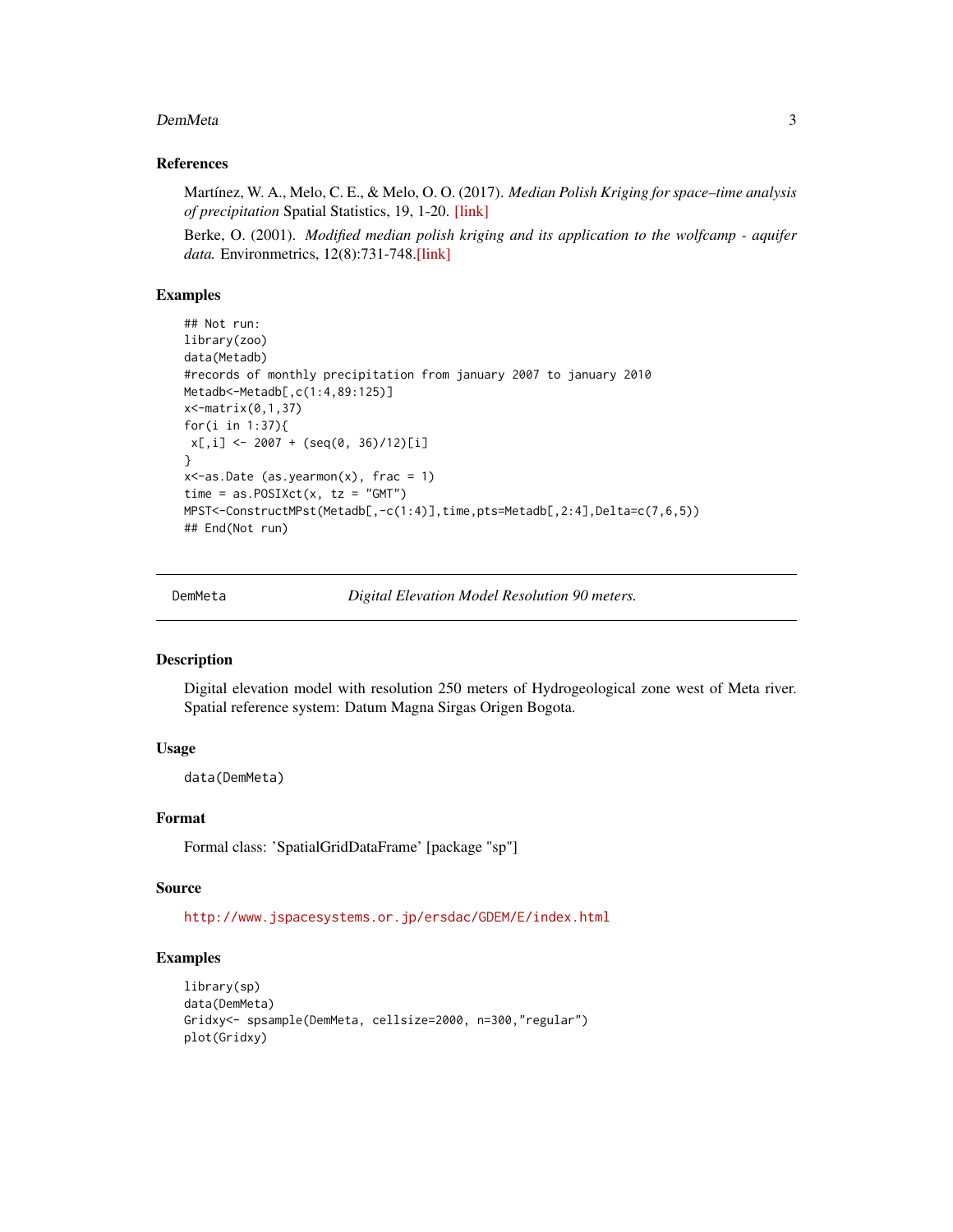<span id="page-3-0"></span>

# Description

Map of hydrogeological zone west of Meta river. Spatial reference system: Datum Magna Sirgas Origen Bogota.

# Usage

data(HZRMeta)

# Format

The format is: Formal class 'SpatialPolygonsDataFrame' [package "sp"]

# Source

<http://www.arcgis.com/home/item.html?id=103b63dcc9f448acbd63f22b728b1a02>

# Examples

```
library(sp)
data(HZRMeta)
Gridxy<- spsample(HZRMeta, cellsize=2000, n=300,"regular")
plot(Gridxy)
```
krige0STlocalMP *Ordinary local Spatio - temporal Kriging*

# Description

Function for ordinary local spatio-temporal kriging

# Usage

```
krige0STlocalMP(data,newdata,p,model,k,stAni)
```
# Arguments

| data    | object of class 'STFDF' [package "spacetime"]. It must contain the spatio $-$<br>temporal coordinates and values. |
|---------|-------------------------------------------------------------------------------------------------------------------|
| newdata | object of class 'STF' [package "spacetime"], It should contain the prediction<br>location in space and time.      |
| Ŋ       | parameters of the spatio - temporal covariance model. The first parameter must<br>be nugget value.                |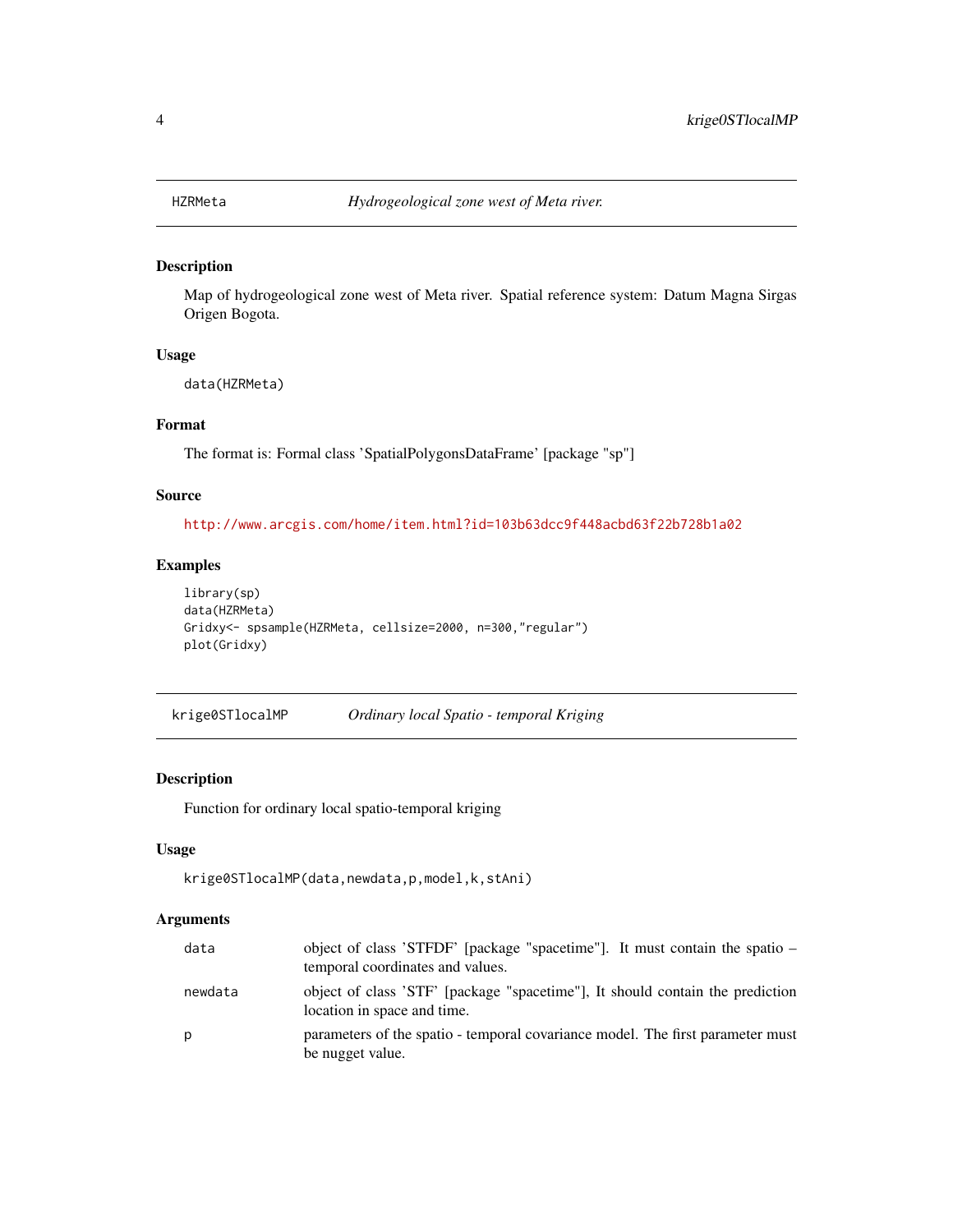| model | spatio – temporal covariance model.                                                                         |
|-------|-------------------------------------------------------------------------------------------------------------|
| k     | defines the number of the input spatio – temporal points that will be used to<br>interpolate one new value. |
| stAni | Constant of the spatio – temporal anisotropy, assuming a metric spatio – tempo-<br>ral space.               |

# Value

Table that contains the prediction and the prediction variance.

# References

Martínez, W. A., Melo, C. E., & Melo, O. O. (2017). *Median Polish Kriging for space–time analysis of precipitation* Spatial Statistics, 19, 1-20. [\[link\]](http://www.sciencedirect.com/science/article/pii/S2211675316301336)

Pebesma, E.J. (2004). *Multivariable geostatistics in S: the gstat package*. Computers & Geosciences, 30: 683-691 [\[link\]](https://CRAN.R-project.org/package=gstat)

Pebesma, E.J. (2012). *spacetime: Spatio-Temporal Data in R.* Journal of Statistical Software, 51(7), 1-30[.\[link\]](https://CRAN.R-project.org/package=spacetime)

```
library(spacetime)
library(sp)
library(gstat)
library(zoo)
library(maptools)
data(Metadb)
#records of the precipitation monthly from january 2007 to january 2010
Metadb<-Metadb[,c(1:4,89:125)]
x<-matrix(0,1,37)
for(i in 1:37){
  x[,i] <- 2007 + (seq(0, 36)/12)[i]
}
x <-as.Date (as.yearmon(x), frac = 1)
time = as.POSIXct(x, tz = "GMT")MPST<-ConstructMPst(sqrt(0.5+Metadb[,-c(1:4)]),time,pts=Metadb[,2:4],Delta=c(7,6,5))
residual<-removetrendMPst(MPST,eps=0.01, maxiter=2)
rain.loc<-Metadb[,c("Station","East","North","Height")]
coordinates(rain.loc) = ~East+North+Height
proj4string(rain.loc) = CRS(proj4string(DemMeta))
rain_residual = stConstruct(data.frame(Res=residual[,7]), space = list(values = 1),
                            time, SpatialObj = rain.loc,interval=TRUE)
#NewData
data(HZRMeta)
polygon1 = polygons(HZRMeta)
Gridxy<- spsample(polygon1, cellsize=10000, n=1000,"regular")
Gridxyz<-data.frame(Gridxy,over(Gridxy,DemMeta))
colnames(Gridxyz)<-c("East", "North","height")
```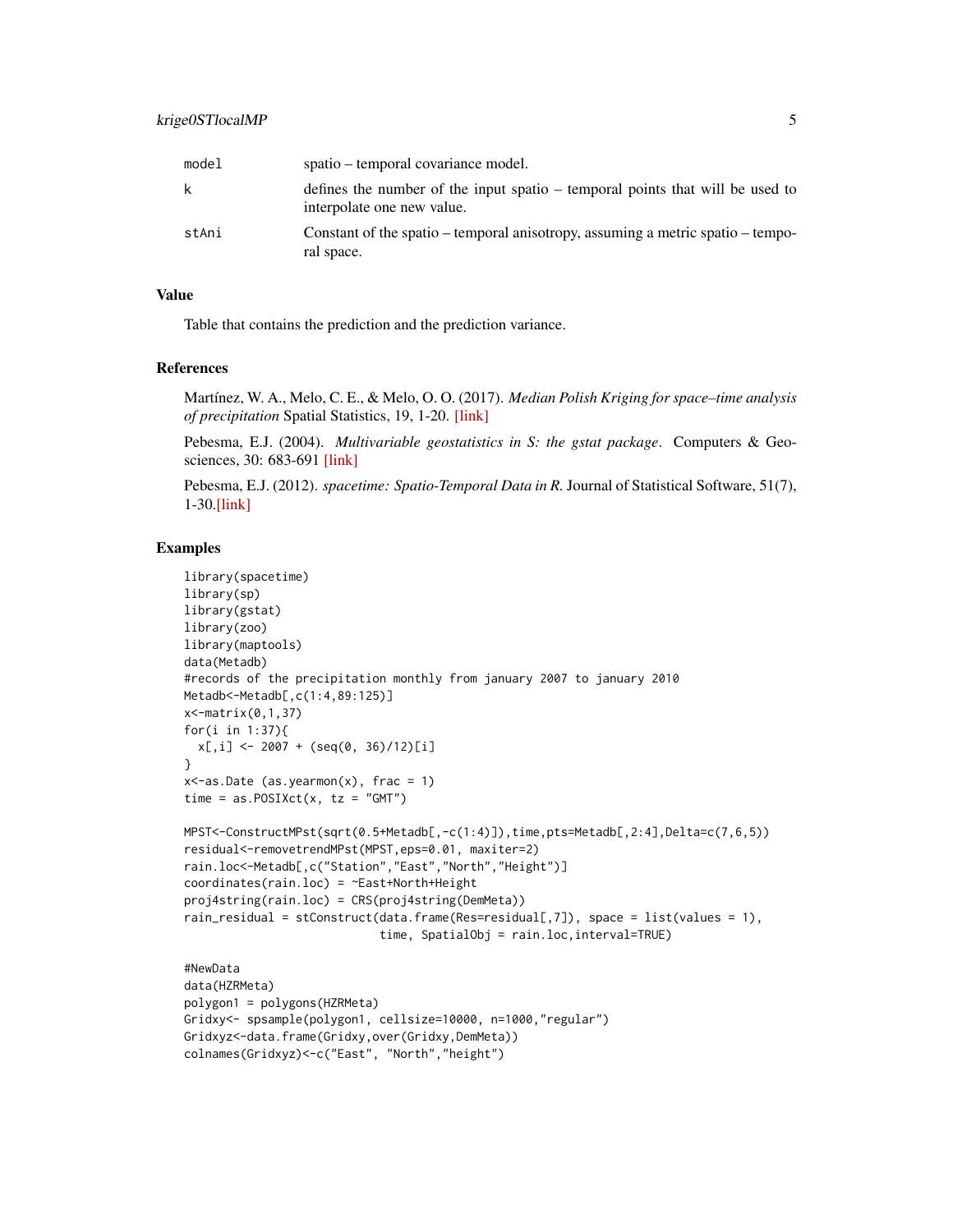Grid\_pred <- STF(sp=SpatialPoints(Gridxyz,CRS(proj4string(DemMeta))), time=time[c(18,19)])

```
#Product - sum covariance model generalized
p=c(2,12.98,13899.95,3.44,14.95,1.84,3.92,-0.07)
CS = function(h, p){p[2] \cdot exp(-h/p[3])}CT = function(u,p){p[4]\times exp(-u/p[5])} + p[6]\times cos(pi \times u/180) + p[7]\times (1-abs(sin(pi \times u/180))))}CST<-function(h,u,p){0.084*CT(u,p)+ 0.32*CS(h,p)+0.07*CT(u,p)*CS(h,p)}
data(VRes)
stAni<-estiStAni(VRes, interval=c(10, 100))
PredictValue<-krige0STlocalMP(data=rain_residual,newdata=Grid_pred,p,model=CST,k=10,stAni)
IDS = paste("ID", 1)mydata = data.frame(PredictValue[,5], ID=IDs)
wind.ST1 = STFDF(SpatialPixels(Gridxy),time[c(18,19)],mydata)
stplot(wind.ST1,col.regions=bpy.colors(40),par.strip.text = list(cex=0.7)
       ,main="Kriging ordinary residuals: Prediction surface")
```
MedianPolishM *Median polish multidimensional.*

# Description

An additive model for multidimensional array is fitted, using Tukey's median polish procedure.

# Usage

```
MedianPolishM(data, ...)
```
#### Arguments

| data     | object of class array, table or matrix (see details). |
|----------|-------------------------------------------------------|
| $\cdots$ | default arguments, see MedianPolishM.default          |

# Details

The function MedianPolishM is generic. See the documentation for [MedianPolishM.default](#page-7-1) for further details.

#### Value

An object of class medpolish with the following named components in a list:

| residuals | the residuals.                                                 |
|-----------|----------------------------------------------------------------|
| overall   | the fitted constant term.                                      |
| effects   | the fitted every dimensions effects to array multidimensional. |
| iter      | number of iterations used in the range maxiter.                |

<span id="page-5-0"></span>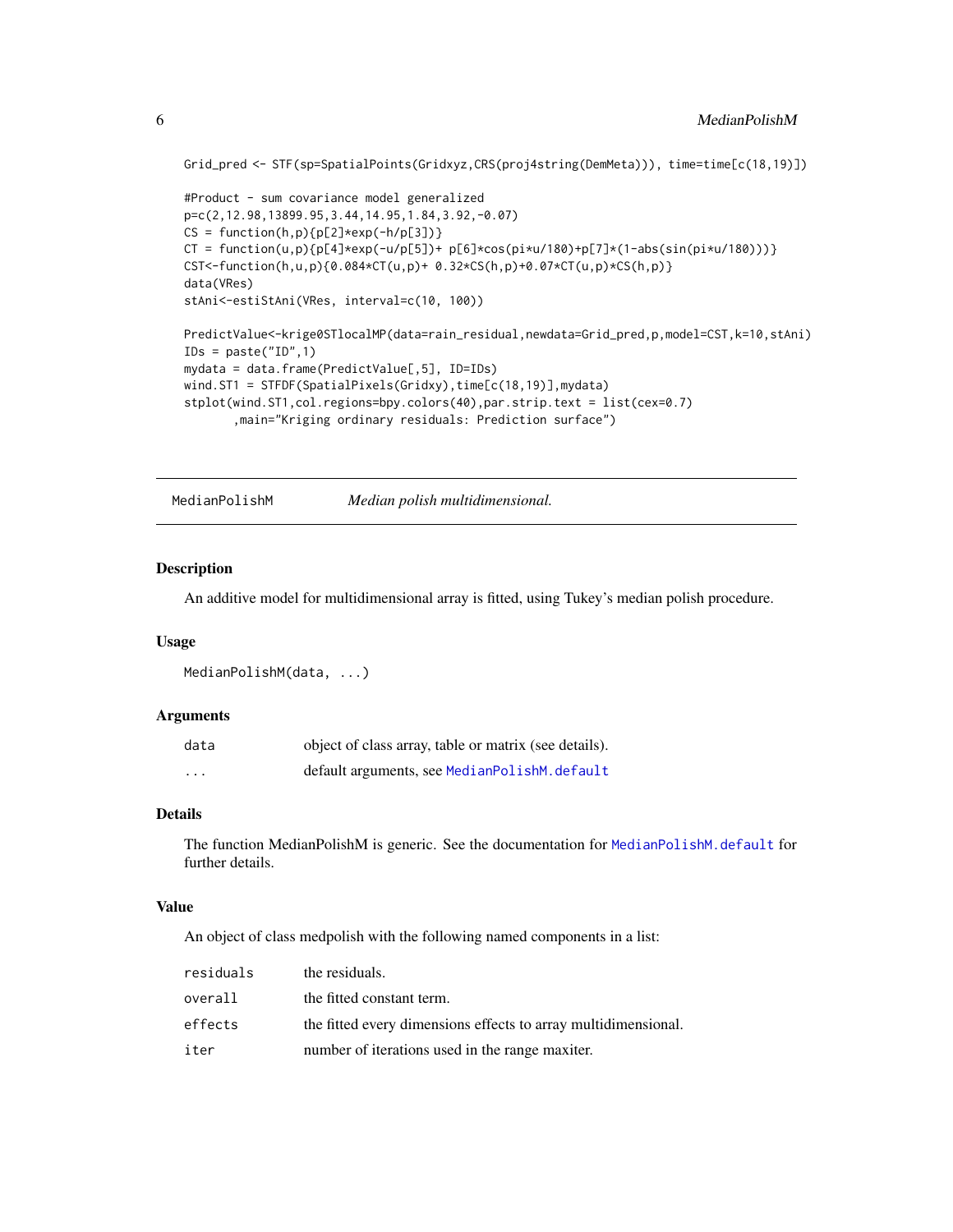# <span id="page-6-0"></span>References

Martínez, W. A., Melo, C. E., & Melo, O. O. (2017). *Median Polish Kriging for space–time analysis of precipitation* Spatial Statistics, 19, 1-20. [\[link\]](http://www.sciencedirect.com/science/article/pii/S2211675316301336)

Hoaglin, D. C., Mosteller, F., & Tukey, J. W. (Eds.). (2011). *Exploring data tables, trends, and shapes* (Vol. 101). John Wiley & Sons[.\[link\]](http://www.wiley.com/WileyCDA/WileyTitle/productCd-047004005X.html)

MedianPolishM.ConstructMPst

*Median polish multidimensional.*

# Description

An additive model for multidimensional array is fitted, using Tukey's median polish procedure.

#### Usage

## S3 method for class 'ConstructMPst' MedianPolishM(data, eps, maxiter, na.rm, ...)

# Arguments

| data    | class ConstructMPst.                                                                    |
|---------|-----------------------------------------------------------------------------------------|
| eps     | real number greater than 0, default 0.01. A tolerance for convergence: see De-<br>tails |
| maxiter | the maximum number of iterations. Default 10.                                           |
| na.rm   | logical. If the data contains NA's. Default TRUE.                                       |
|         | ignored.                                                                                |

# Details

The model fitted is an additive,  $\mu + \alpha_a + \beta_b + \xi_c + \tau_t$ , where  $\mu$  is an overall mean,  $\alpha_a$  is the a-th row effect,  $\beta_b$  is the effect b-th column effect,  $\xi_c$  is the c-th layer effect,  $\tau_t$  is the t-th time effect. The algorithm works by alternately removing medians of every spatio - temporal dimensions, and continues until the proportional reduction in the sum of absolute residuals is less than eps or until there have been maxiter iterations. If na.rm is FALSE, the presence of any NA value in x will cause an error, otherwise NA values are ignored. MedianPolishM returns an object of class MedianPolishM (see below). There is a plotting method for this class, plot. MedianPolishM.

## Value

An object of class medpolish with the following named components in a list:

| residuals | the residuals.                                  |
|-----------|-------------------------------------------------|
| overall   | the fitted constant term.                       |
| effects   | the fitted every space - time effects.          |
| iter      | number of iterations used in the range maxiter. |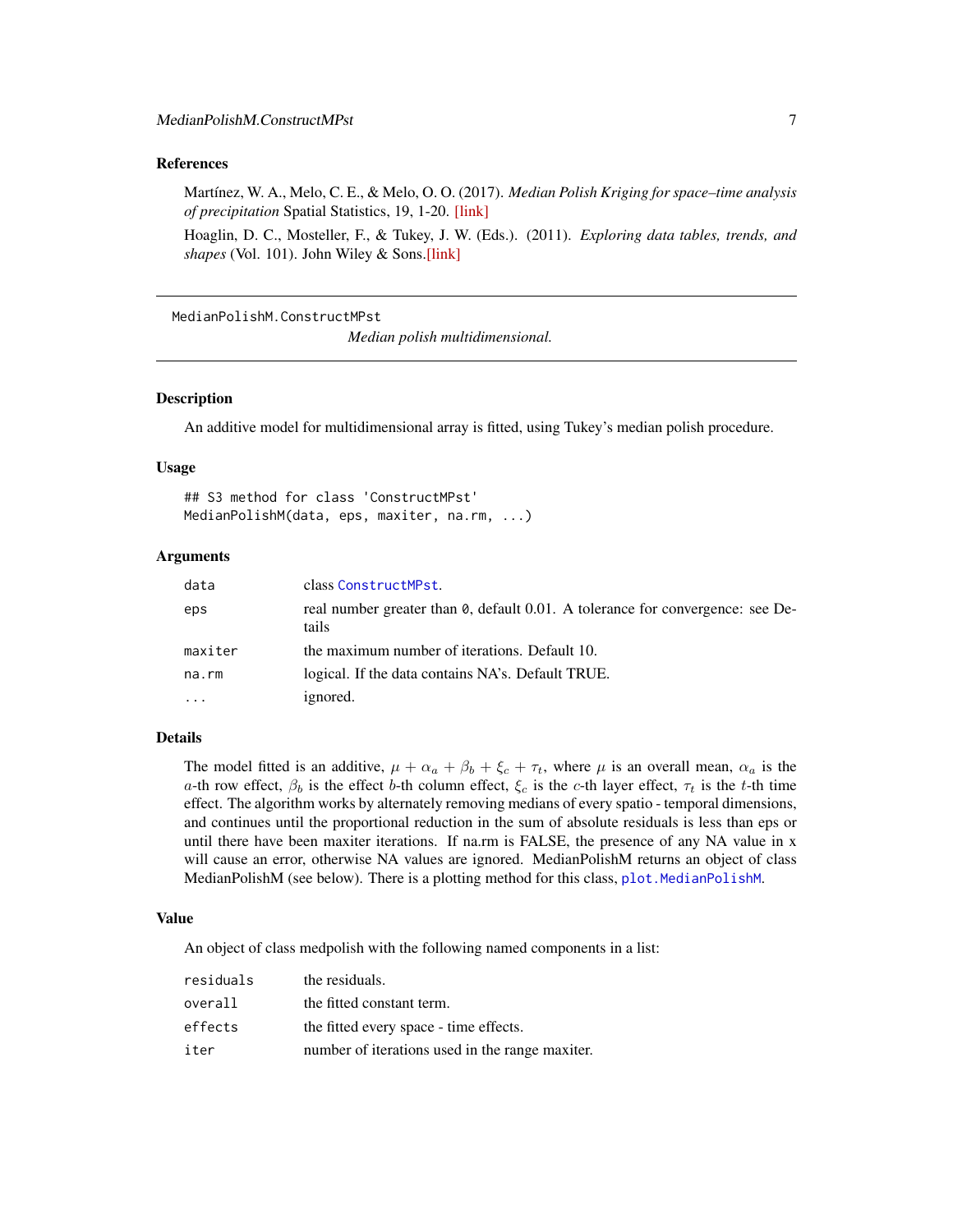# <span id="page-7-0"></span>References

Martínez, W. A., Melo, C. E., & Melo, O. O. (2017). *Median Polish Kriging for space–time analysis of precipitation* Spatial Statistics, 19, 1-20. [\[link\]](http://www.sciencedirect.com/science/article/pii/S2211675316301336)

Hoaglin, D. C., Mosteller, F., & Tukey, J. W. (Eds.). (2011). *Exploring data tables, trends, and shapes* (Vol. 101). John Wiley & Sons[.\[link\]](http://www.wiley.com/WileyCDA/WileyTitle/productCd-047004005X.html)

<span id="page-7-1"></span>MedianPolishM.default *Median polish multidimensional.*

# Description

An additive model for multidimensional array is fitted, using Tukey's median polish procedure.

#### Usage

## Default S3 method: MedianPolishM(data, eps = 0.01, maxiter = 10L,  $na.rm = TRUE, ...$ 

# Arguments

| data     | object of class array, table or matrix (see details).                                   |
|----------|-----------------------------------------------------------------------------------------|
| eps      | real number greater than 0, default 0.01. A tolerance for convergence: see De-<br>tails |
| maxiter  | the maximum number of iterations. Default 10.                                           |
| na.rm    | logical. If the data contains NA's. Default TRUE.                                       |
| $\cdots$ | ignored.                                                                                |

# Details

The model fitted is additive constant  $+ dim_1 + dim_2 + \cdots + dim_n$ . The algorithm works by alternately removing medians of  $dim_1, \cdots, dim_n$ , and continues until the proportional reduction in the sum of absolute residuals is less than eps or until there have been maxiter iterations. If na.rm is FALSE, the presence of any NA value in x will cause an error, otherwise NA values are ignored. MedianPolishM returns an object of class MedianPolishM (see below). There is a plotting method for this class, [plot.MedianPolishM](#page-9-1).

# Value

An object of class medpolish with the following named components in a list:

| residuals | the residuals.                                                 |
|-----------|----------------------------------------------------------------|
| overall   | the fitted constant term.                                      |
| effects   | the fitted every dimensions effects of array multidimensional. |
| iter      | number of iterations used in the range maxiter.                |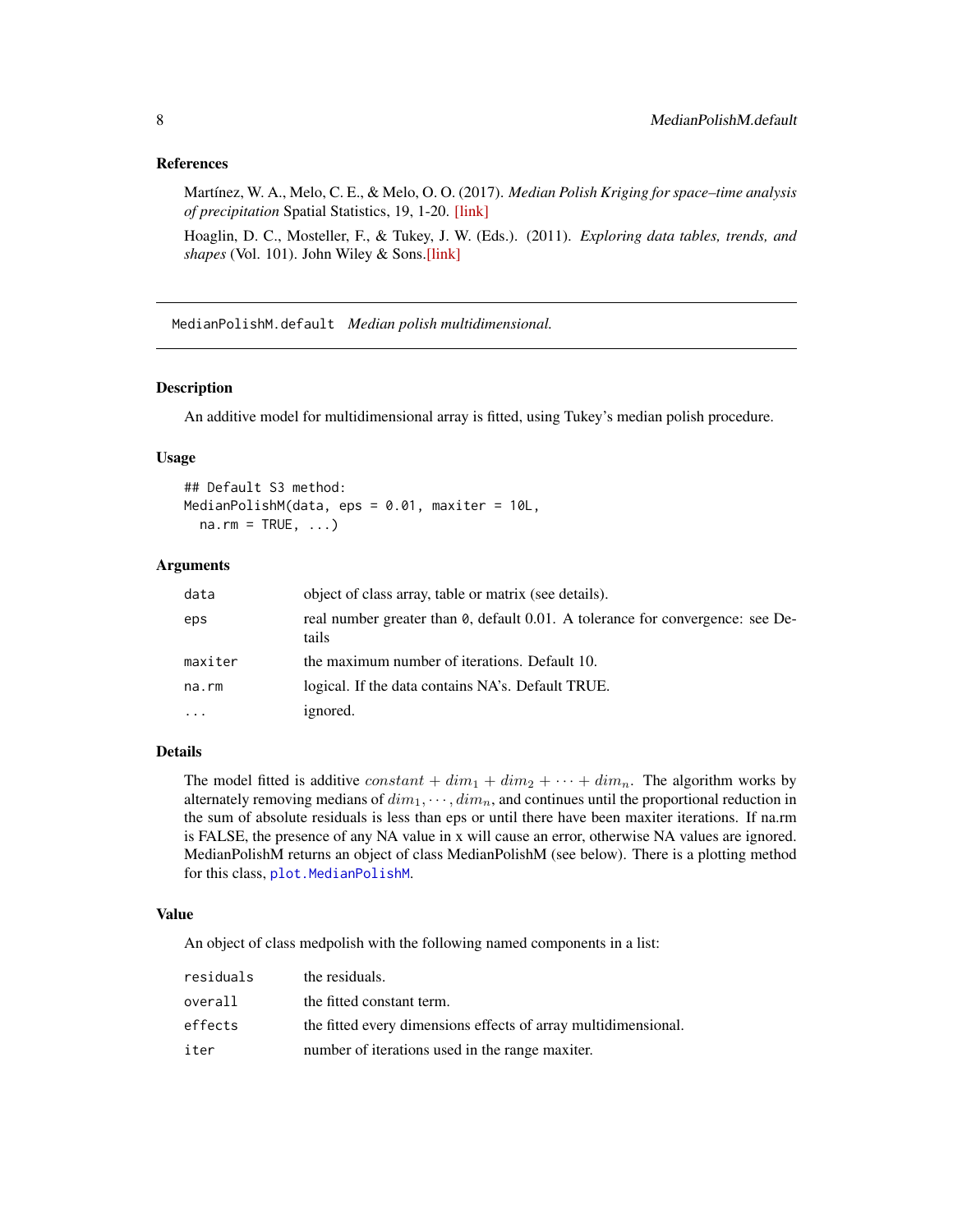#### <span id="page-8-0"></span>Metadb 9

# References

Hoaglin, D. C., Mosteller, F., & Tukey, J. W. (Eds.). (2011). *Exploring data tables, trends, and shapes* (Vol. 101). John Wiley & Sons[.\[link\]](http://www.wiley.com/WileyCDA/WileyTitle/productCd-047004005X.html)

# Examples

```
A<-MedianPolishM(UCBAdmissions, eps=0.1, maxiter=2, na.rm=TRUE)
plot(A)
```
<span id="page-8-1"></span>Metadb *Monthly precipitation Meta.*

# Description

Records of 102 pluviometrics station of the 'Instituto de Hidrologia, Meteorologia y Estudios Ambientales de Colombia' (IDEAM), to the west of hidrological zone Meta river. Every station has 121 records of the precipitation monthly from january 2000 to january 2010.

# Usage

data(Metadb)

# Format

The format is: formal class 'data.frame'

#### Source

<http://www.ideam.gov.co/>

#### Examples

data(Metadb) str(Metadb) names(Metadb)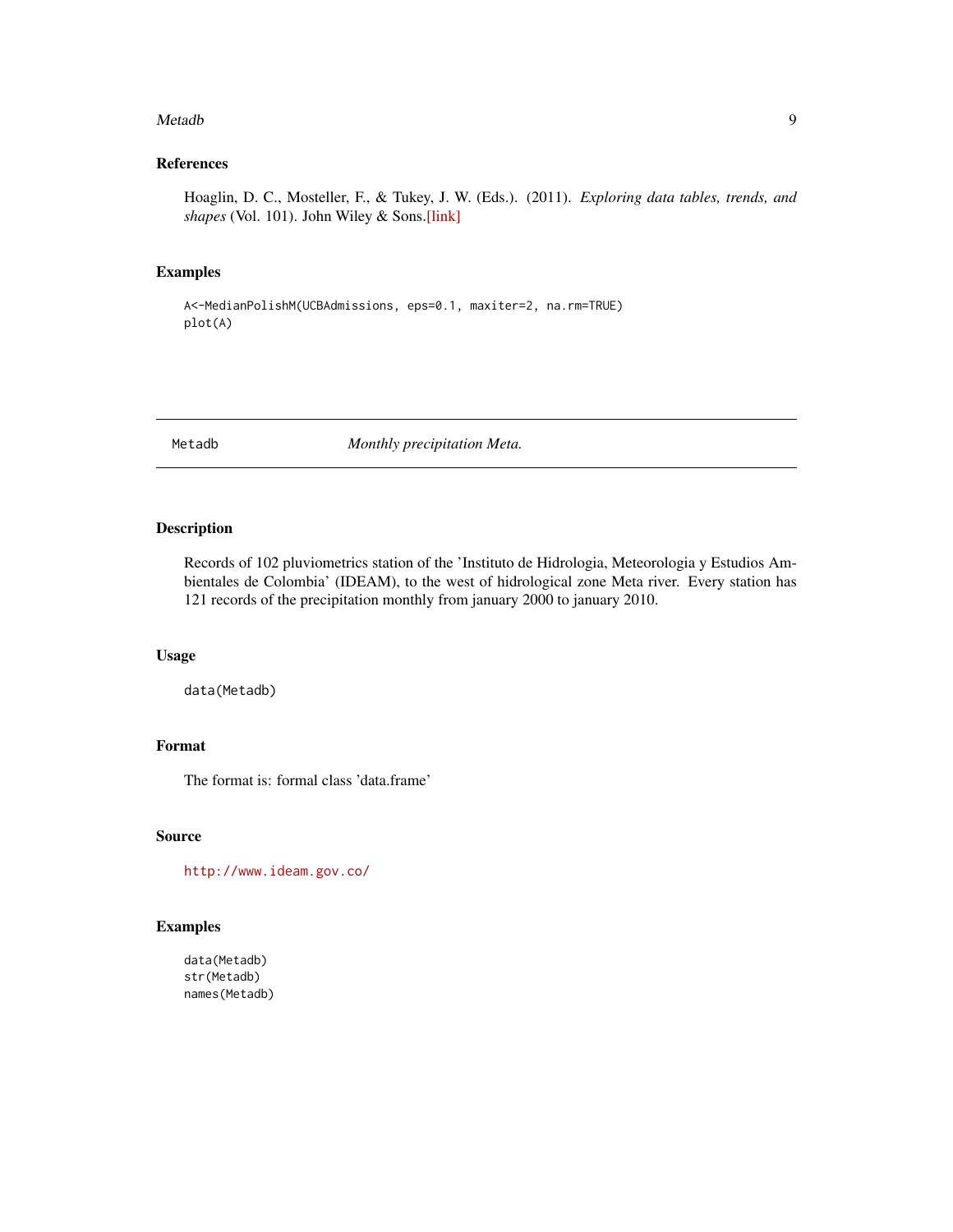<span id="page-9-0"></span>

# Description

Visualization of the spatial distribution according with three perspectives. Each face has the distribution for trace x, y and z (see [ConstructMPst](#page-1-1)).

#### Usage

Mpplot(MpData)

#### Arguments

MpData object of class ConstructMPst.

# Value

Graphic of the three perspectives for space data "x", "y", "z", with divisions that contain the number of points in each quadrat.

#### Examples

```
library(zoo)
data(Metadb)
#records of monthly precipitation from january 2007 to january 2010
Metadb<-Metadb[,c(1:4,89:125)]
x<-matrix(0,1,37)
for(i in 1:37){
x[,i] <- 2007 + (seq(0, 36)/12)[i]
}
x <-as.Date (as.yearmon(x), frac = 1)
time = as.POSIXct(x, tz = "GMT")MPST<-ConstructMPst(Metadb[,-c(1:4)],time,pts=Metadb[,2:4],Delta=c(7,6,5))
Mpplot(MPST)
```
<span id="page-9-1"></span>plot.MedianPolishM *Plot Median polish multidimensional.*

# Description

Plot the effects of an additive model for multidimensional array, using Tukey's median polish procedure.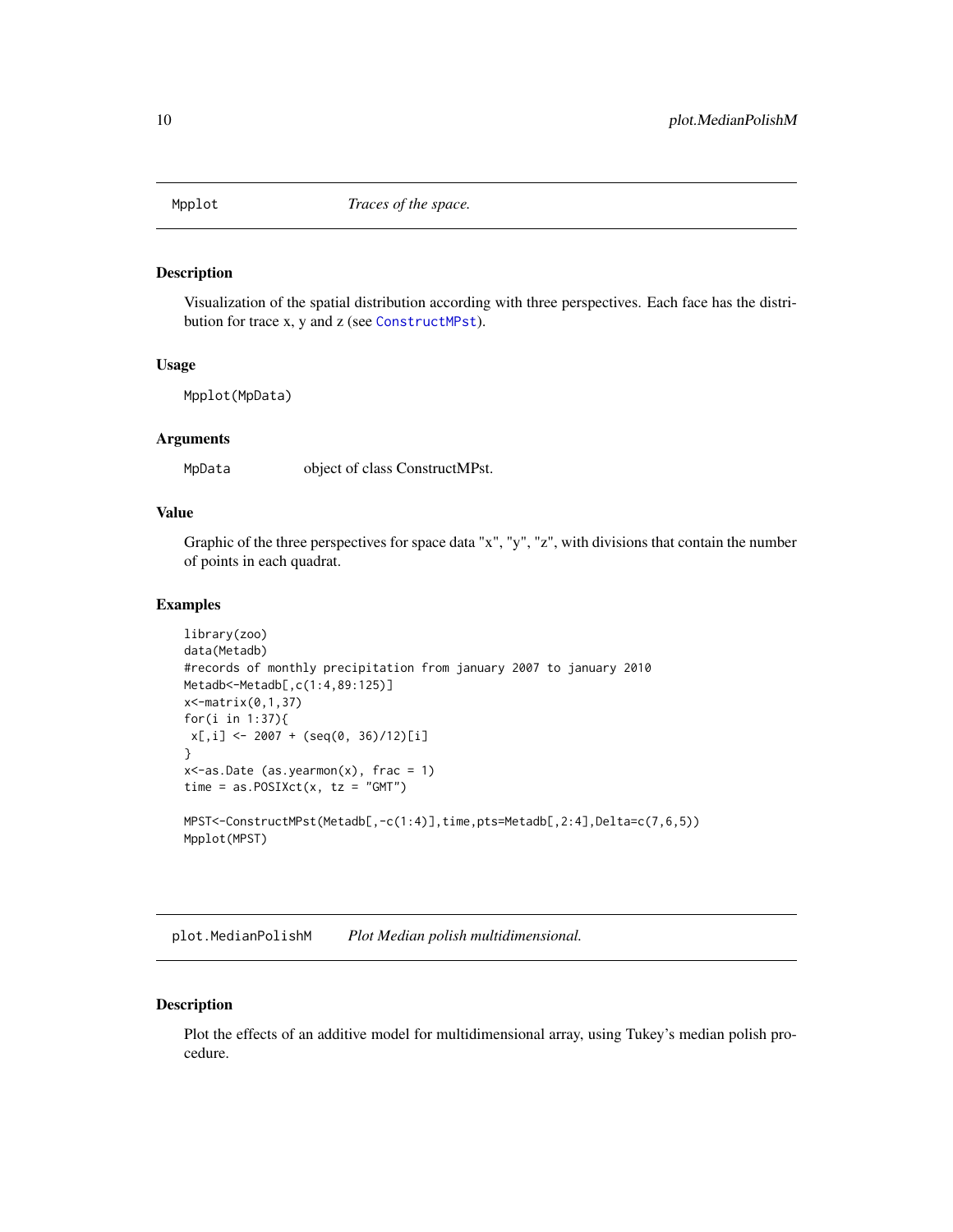# <span id="page-10-0"></span>removetrendMPst 11

#### Usage

## S3 method for class 'MedianPolishM'  $plot(x, \ldots)$ 

# Arguments

| X        | object of class MedianPolishM. |
|----------|--------------------------------|
| $\cdots$ | ignored.                       |

# Details

The object of class MedianPolish has a list of the contributions of every effect over data. The graphic shows for each iteration, the behavior of these components. If the median polish is applied to data of class ConstructutMPst, this method has a specific graphic for data with space - time variability.

#### References

Martínez, W. A., Melo, C. E., & Melo, O. O. (2017). *Median Polish Kriging for space–time analysis of precipitation* Spatial Statistics, 19, 1-20. [\[link\]](http://www.sciencedirect.com/science/article/pii/S2211675316301336)

Hoaglin, D. C., Mosteller, F., & Tukey, J. W. (Eds.). (2011). *Exploring data tables, trends, and shapes* (Vol. 101). John Wiley & Sons[.\[link\]](http://www.wiley.com/WileyCDA/WileyTitle/productCd-047004005X.html)

# Examples

```
A<-MedianPolishM(UCBAdmissions, eps=0.1, maxiter=2, na.rm=TRUE)
plot(A)
```
removetrendMPst *Median polish trend*

#### Description

Direct method to remove the trend of spatio - temporal data througth median polish.

#### Usage

```
removetrendMPst(MPST,eps=0.01, maxiter=10L)
```
# Arguments

| MPST    | object of class ConstructMPst                                                              |
|---------|--------------------------------------------------------------------------------------------|
| eps     | real number greater than 0, default 0.01. A tolerance for convergence of median<br>polish. |
| maxiter | the maximum number of iterations, default 10.                                              |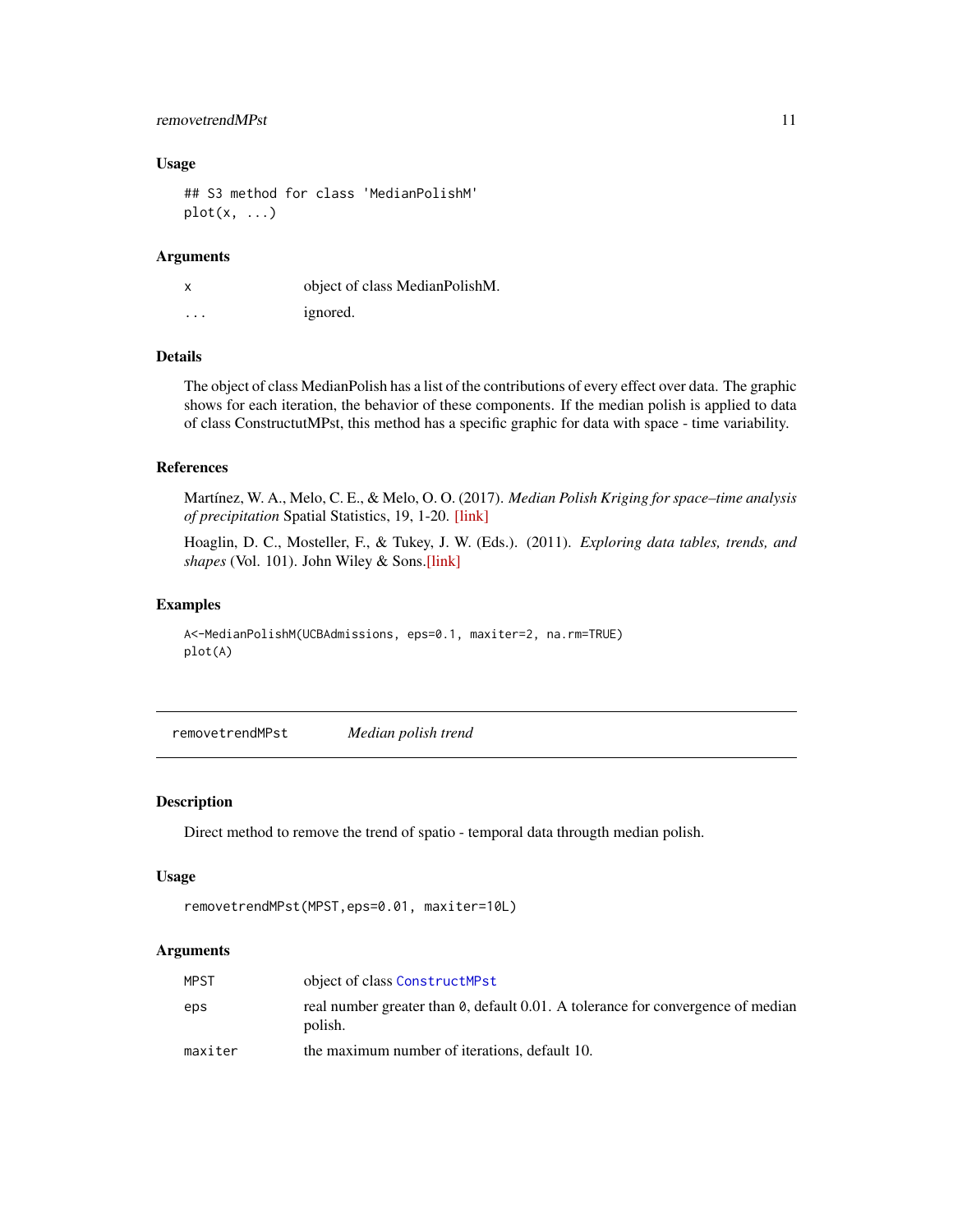Following the Berke's approach (Berke, 2001) to remove spatial trend, Martinez et al.(2017) used a structure of four dimensions to apply median polish tecnique.

For data  $\{Y(\mathbf{s}_{abc}, t), a = 1, ..., U; b = 1, ..., V; c = 1, ..., W, t = 1, ..., n\}$ , a spatial and temporal process is given by:

$$
Y(\mathbf{s}_{abc}, t) = \mu_y(\mathbf{s}_{abc}, t) + \delta_{abct}
$$

where

 $\mu_y(\mathbf{s}_{abc}, t) = \mu + \alpha_a + \beta_b + \xi_c + \tau_t$ 

and  $\delta_{abct}$  is a fluctuation arising from natural variability and from the measurement process. Additionally,  $\mu$  is an overall mean,  $\alpha_a$  is the a-th row effect,  $\beta_b$  is the effect b-th column effect,  $\xi_c$  is the c-th layer effect and  $\tau_t$  is the t-th time effect.

# Value

data.frame with the following fields:

| ET           | indicate the time of a observation.                  |
|--------------|------------------------------------------------------|
| $\mathsf{x}$ | spatial coordinate x.                                |
| y            | spatial coordinate y.                                |
| z            | spatial coordinate z.                                |
| Trend        | trend calculated through median polish space - time. |
| Value        | observed values.                                     |
| Residual     | $Residual = Value - Trend.$                          |

## References

Martínez, W. A., Melo, C. E., & Melo, O. O. (2017). *Median Polish Kriging for space–time analysis of precipitation* Spatial Statistics, 19, 1-20. [\[link\]](http://www.sciencedirect.com/science/article/pii/S2211675316301336)

Berke, O. (2001). *Modified median polish kriging and its application to the wolfcamp - aquifer data.* Environmetrics, 12(8):731-748[.\[link\]](http://onlinelibrary.wiley.com/doi/10.1002/env.495/abstract)

# Examples

```
## Not run:
library(zoo)
data(Metadb)
#records of monthly precipitation from january 2007 to january 2010
Metadb<-Metadb[,c(1:4,89:125)]
x<-matrix(0,1,37)
for(i in 1:37){
x[,i] <- 2007 + (seq(0, 36)/12)[i]
}
x <-as.Date (as.yearmon(x), frac = 1)
time = as.POSIXct(x, tz = "GMT")
```
MPST<-ConstructMPst(Metadb[,-c(1:4)],time,pts=Metadb[,2:4],Delta=c(7,6,5))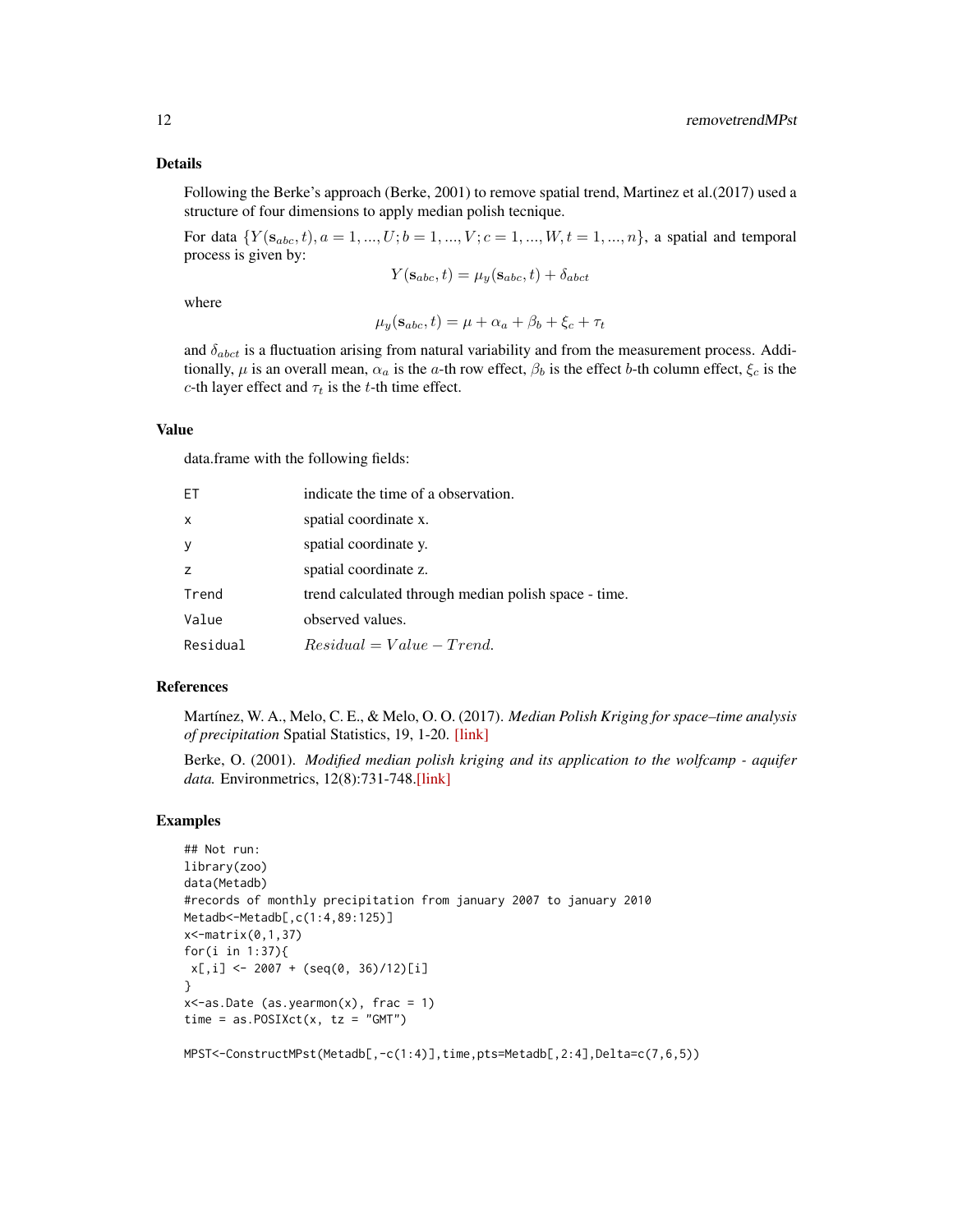# <span id="page-12-0"></span>splineMPST 13

```
residual<-removetrendMPst(MPST,eps=0.01, maxiter=2)
## End(Not run)
```
splineMPST *Median polish Spline.*

# Description

The "splineMPST" is designed to represent the variability of spatio - temporal effects on a surface, from robust median polish algorithm and planar interpolation.

### Usage

```
splineMPST(Grid,Ef_t,MPST,eps, maxiter)
```
# Arguments

| Grid        | grid with the coordinates in space "x", "y", "z", where will be viewed trend.  |
|-------------|--------------------------------------------------------------------------------|
| Ef t        | temporal scenary to look trend.                                                |
| <b>MPST</b> | object of class ConstructMPst.                                                 |
| eps         | real number greater than $\theta$ , default 0.01. A tolerance for convergence. |
| maxiter     | the maximum number of iterations, default 10.                                  |

# Value

Data frame, where columns show the trend in each spatio - temporal location.

# References

Martínez, W. A., Melo, C. E., & Melo, O. O. (2017). *Median Polish Kriging for space–time analysis of precipitation* Spatial Statistics, 19, 1-20. [\[link\]](http://www.sciencedirect.com/science/article/pii/S2211675316301336)

Berke, O. (2001). *Modified median polish kriging and its application to the wolfcamp - aquifer data.* Environmetrics, 12(8):731-748[.\[link\]](http://onlinelibrary.wiley.com/doi/10.1002/env.495/abstract)

```
## Not run:
library(zoo)
library(sp)
library(spacetime)
data(Metadb)
#records of monthly precipitation from january 2007 to january 2010
Metadb<-Metadb[,c(1:4,89:125)]
x<-matrix(0,1,37)
for(i in 1:37){
x[,i] <- 2007 + (seq(0, 36)/12)[i]
```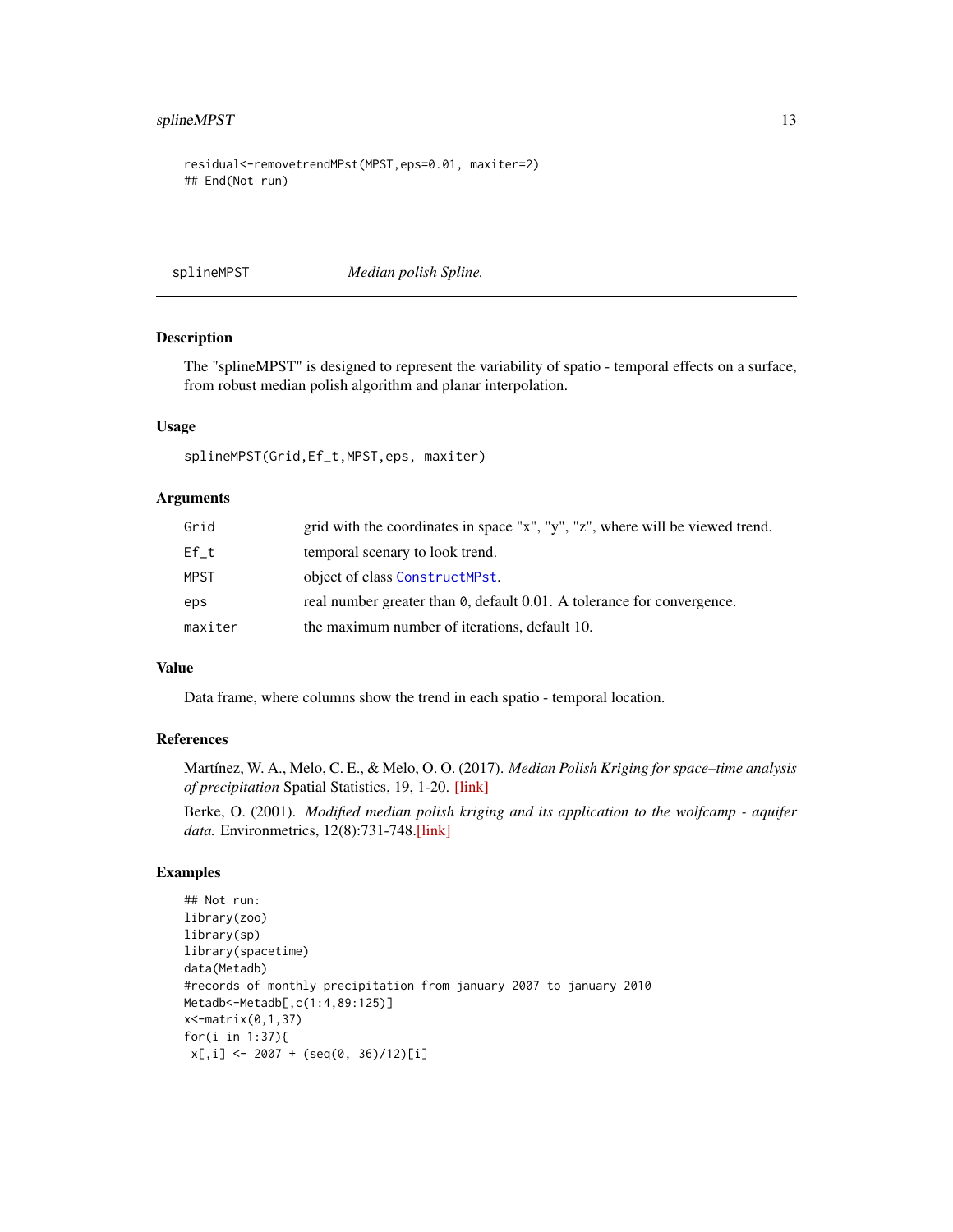```
}
x <-as.Date (as.yearmon(x), frac = 1)
time = as.POSIXct(x, tz = "GMT")length(time)
MPST<-ConstructMPst(Metadb[,-c(1:4)],time,pts=Metadb[,2:4],Delta=c(7,6,5))
MpSTData<-MedianPolishM(MPST,eps=0, maxiter=2, na.rm=TRUE)
plot(MpSTData)
data(DemMeta)
xy = SpatialPoints(Metadb[,2:4],CRS(proj4string(DemMeta)))
data(HZRMeta)
polygon1 = polygons(HZRMeta)
Gridxy<- spsample(polygon1, cellsize=3000, n=300,"regular")
Grid<-data.frame(Gridxy,over(Gridxy,DemMeta))
colnames(Grid)<-c("East", "North","height")
TendenciaGrilla<-splineMPST(Grid,Ef_t=time[16:21],MPST,eps=0.01, maxiter=2)
IDs = paste("ID",1:nrow(TendenciaGrilla))
mydata = data.frame(values = TendenciaGrilla[,5], ID=IDs)
wind.ST1 = STFDF(SpatialPixels(Gridxy),time[16:21],mydata)
stplot(wind.ST1,col.regions=bpy.colors(40),par.strip.text = list(cex=0.7)
      ,main="Spline median polish: Monthly Precipitation")
## End(Not run)
```
VRes *Precomputed Variogram for residuals of monthly precipitation*

# Description

Precomputed Variogram for residuals of monthly precipitation [Metadb](#page-8-1). For this, the 'variogram' [package "gstat"] function is used.

#### Usage

data(VRes)

# Format

The format is: 'StVariogram' 'data.frame'

# References

Martínez, W. A., Melo, C. E., & Melo, O. O. (2017). *Median Polish Kriging for space–time analysis of precipitation* Spatial Statistics, 19, 1-20. [\[link\]](http://www.sciencedirect.com/science/article/pii/S2211675316301336)

Pebesma, E.J. (2004). *Multivariable geostatistics in S: the gstat package*. Computers & Geosciences, 30: 683-691 [\[link\]](https://CRAN.R-project.org/package=gstat)

<span id="page-13-0"></span>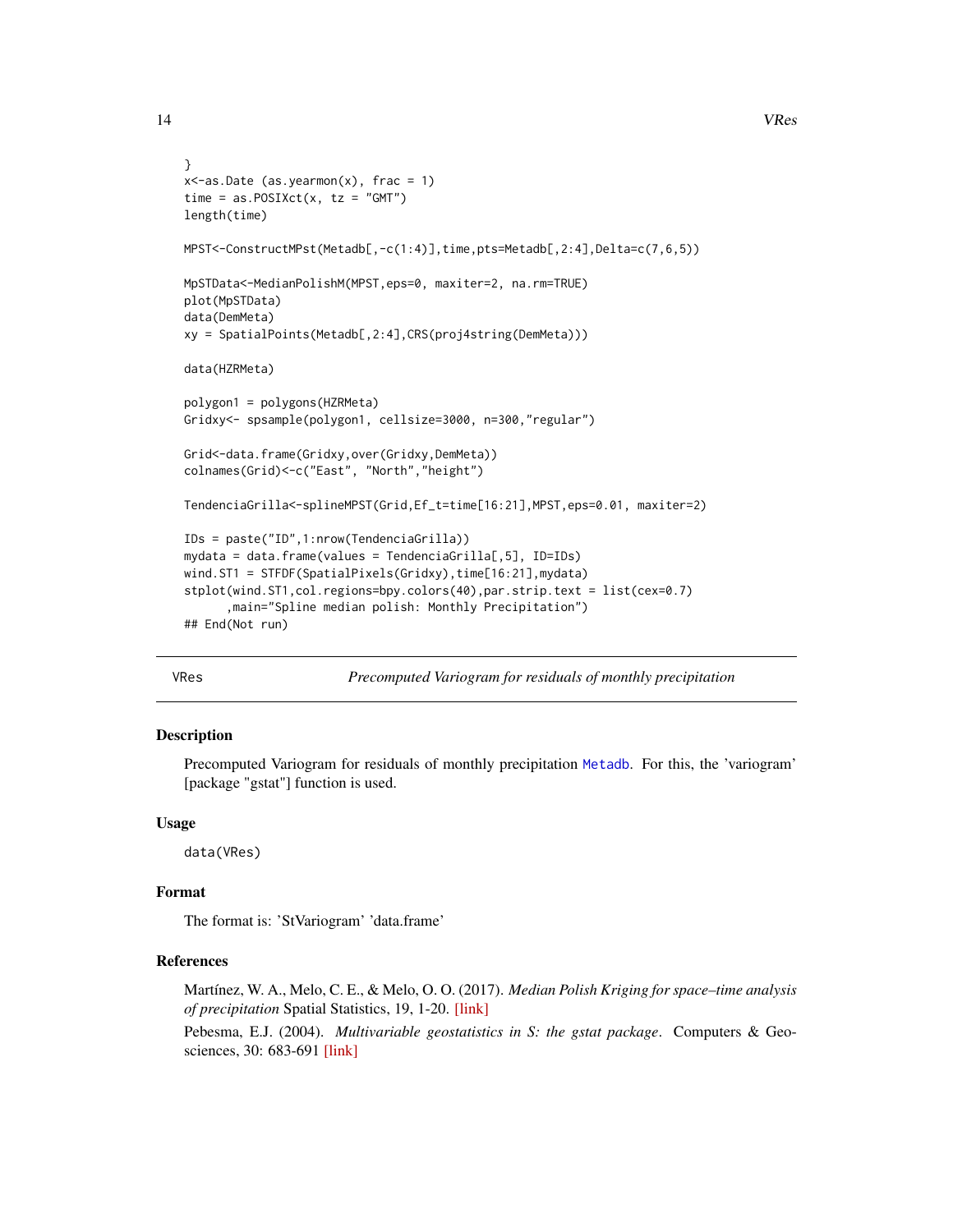# $V$ Res  $15$

```
#Empirical variogram
#VRes = variogram(values ~ 1, rain_residual, cutoff=90000,tlags=0:24,width=2650,
# assumeRegular=TRUE, na.omit=TRUE)
data(VRes)
plot(VRes)
FitPar\_st = function(p, gfn, v, trace = FALSE, ...)mod = gfn(v$spacelag, v$timelag,p, ...)
  resid = v$gamma - mod
  if (trace)
   print(c(p, MSE = mean(resid^2)))mean(resid^2)
}
ModSpatial = function(h,p){p[2]*(1-exp(-h/p[3]))}
ModTemporal = function(u,p){p[4]*(1-exp(-u/p[5]))+ p[6]*(1-cos(pi*u/180))+
p[7]*abs(sin(pi*u/180))}
VariogST=function(h,u,p)
{ModTemporal(u,p)+ModSpatial(h,p)+p[8]*ModTemporal(u,p)*ModSpatial(h,p)}
#Parametros Iniciales
p1<-c(2,14.5,13900,5.9,29,1.55,3.7,-0.07)
pars.st = optim(p1, FitPar_st, method = "BFGS",
               gfn = VariogST, v = VRes, hessian=TRUE)
fit_Variog_ST<-VRes
fit_Variog_ST$gamma<-VariogST(VRes$spacelag, VRes$timelag, pars.st$par)
plot(fit_Variog_ST)
```